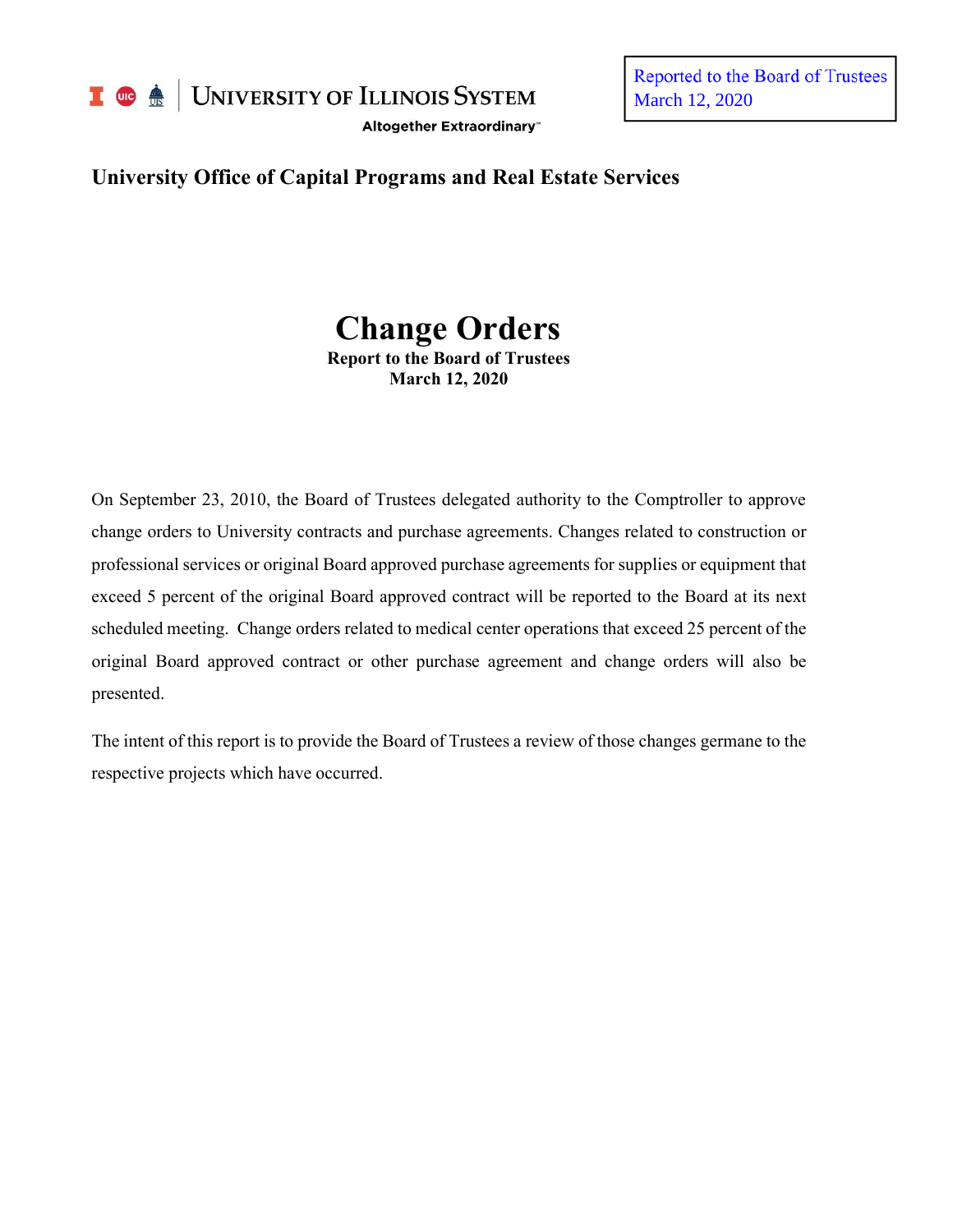#### **Date Prepared 1/17/2020**

# **Campus UIUC**

#### **CONSTRUCTION**

| Project<br><b>Number</b> | <b>Project Title</b>                                                            | <b>Award Date</b> | <b>Vendor Name</b>                       | Award<br><b>Original Amt</b> | <b>Previously</b><br><b>Approved</b><br><b>Change Order</b><br><b>Amount</b> | <b>Current</b><br><b>Approved</b><br><b>Change Order</b> | <b>Current Award</b><br>Amt | Percent<br>Change |
|--------------------------|---------------------------------------------------------------------------------|-------------------|------------------------------------------|------------------------------|------------------------------------------------------------------------------|----------------------------------------------------------|-----------------------------|-------------------|
| U17018                   | MEMORIAL STADIUM RENOVATION<br>AND FOOTBALL PERFORMANCE<br><b>CENTER</b>        | 11/1/18           | Grunloh Construction Inc                 | 2,117,000.00                 | 445,782.64                                                                   | 1,625.41                                                 | 2,564,408.05                | 21.13 %           |
| U17018                   | <b>MEMORIAL STADIUM RENOVATION</b><br>AND FOOTBALL PERFORMANCE<br><b>CENTER</b> | 1/23/17           | <b>Stark Excavating Inc</b>              | 2,132,500.00                 | 447,501.62                                                                   |                                                          | 2,580,001.62                | 20.98 %           |
| U16030                   | LAW BUILDING - CLASSROOM<br>REVITALIZATION AND ADDITION                         | 9/13/18           | Felmley-Dickerson Company                | 2,146,200.00                 | 409,343.95                                                                   | 27,739.37                                                | 2,555,645.31                | 19.08 %           |
| U17018                   | MEMORIAL STADIUM RENOVATION<br>AND FOOTBALL PERFORMANCE<br><b>CENTER</b>        | 1/18/18           | Oberlander Electric Co                   | 7,736,000.00                 | 1,141,783.09                                                                 | 60,395.28                                                | 8,917,725.58                | 15.28 %           |
| U15043                   | FREER HALL - POOL INFILL<br><b>RENOVATION</b>                                   | 7/7/17            | Path Construction Company Inc            | 10,153,500.00                | 1,346,575.89                                                                 | 53,293.56                                                | 11,501,161.48               | 13.27 %           |
| U17018                   | MEMORIAL STADIUM RENOVATION<br>AND FOOTBALL PERFORMANCE<br><b>CENTER</b>        | 1/30/18           | A & R MECHANICAL<br>CONTRACTORS I        | 3,139,000.00                 | 356,362.54                                                                   | 10,484.10                                                | 3,495,892.79                | 11.37 %           |
| U17018                   | MEMORIAL STADIUM RENOVATION<br>AND FOOTBALL PERFORMANCE<br><b>CENTER</b>        | 1/22/18           | PETRY-KUHNE COMPANY/<br>PETRY-KUHN       | 12,427,000.00                | 1,332,320.69                                                                 | 19,614.88                                                | 13,767,610.95               | 10.79 %           |
| U12054                   | ILLINOIS STREET RESIDENCE DINING<br>FACILITY RENOVATION & ADDITION              | 3/28/18           | A & R MECHANICAL<br>CONTRACTORS I        | 3,050,000.00                 | 317,440.23                                                                   |                                                          | 3,367,440.23                | 10.41%            |
| U12054                   | ILLINOIS STREET RESIDENCE DINING<br>FACILITY RENOVATION & ADDITION              | 6/11/18           | JAMERSON & BAWUENS<br><b>ELECTRICAL</b>  | 5,078,146.00                 | 494,774.72                                                                   | 1,280.58                                                 | 5,574,201.30                | 9.77%             |
| U17018                   | MEMORIAL STADIUM RENOVATION<br>AND FOOTBALL PERFORMANCE<br><b>CENTER</b>        | 1/18/18           | A & R MECHANICAL<br>CONTRACTORS I        | 3,255,000.00                 | 303,665.13                                                                   |                                                          | 3,558,665.13                | 9.33%             |
| U17018                   | MEMORIAL STADIUM RENOVATION<br>AND FOOTBALL PERFORMANCE<br><b>CENTER</b>        | 1/23/18           | <b>WILLIAMS BROTHERS</b><br>CONSTRUCTION | 9,880,000.00                 | 882,626.06                                                                   |                                                          | 10,762,626.06               | 8.93%             |
| U12054                   | ILLINOIS STREET RESIDENCE DINING<br><b>FACILITY RENOVATION &amp; ADDITION</b>   | 6/13/18           | A & R MECHANICAL<br>CONTRACTORS I        | 2,690,000.00                 | 215,505.74                                                                   |                                                          | 2,905,505.74                | 8.01%             |
| U12054                   | ILLINOIS STREET RESIDENCE DINING<br>FACILITY RENOVATION & ADDITION              | 6/14/18           | Davis-Houk Mechanical Inc                | 3,074,000.00                 | 238,500.41                                                                   | 939.41                                                   | 3,313,439.82                | 7.79%             |
| U17018                   | MEMORIAL STADIUM RENOVATION<br>AND FOOTBALL PERFORMANCE<br><b>CENTER</b>        | 1/18/18           | Grunloh Construction Inc                 | 5,729,000.00                 | 401,567.25                                                                   | 15,921.13                                                | 6,134,344.38                | 7.08%             |
| U17018                   | MEMORIAL STADIUM RENOVATION<br>AND FOOTBALL PERFORMANCE<br><b>CENTER</b>        | 1/18/18           | A & R MECHANICAL<br>CONTRACTORS I        | 2,694,000.00                 | 167,591.04                                                                   |                                                          | 2,861,591.04                | 6.22%             |
| U12054                   | ILLINOIS STREET RESIDENCE DINING<br>FACILITY RENOVATION & ADDITION              | 6/14/18           | Poettker Construction Company            | 11,369,000.00                | 692,933.32                                                                   | 53,194.91                                                | 12,066,222.18               | 6.13%             |
| U12054                   | ILLINOIS STREET RESIDENCE DINING<br>FACILITY RENOVATION & ADDITION              | 3/26/18           | <b>Grunloh Construction Inc</b>          | 5,809,000.00                 | 323,009.72                                                                   |                                                          | 6,132,009.72                | 5.56%             |
| U12054                   | ILLINOIS STREET RESIDENCE DINING<br>FACILITY RENOVATION & ADDITION              | 3/29/18           | Poettker Construction Company            | 3,628,000.00                 | 183,108.31                                                                   |                                                          | 3,811,108.31                | 5.05%             |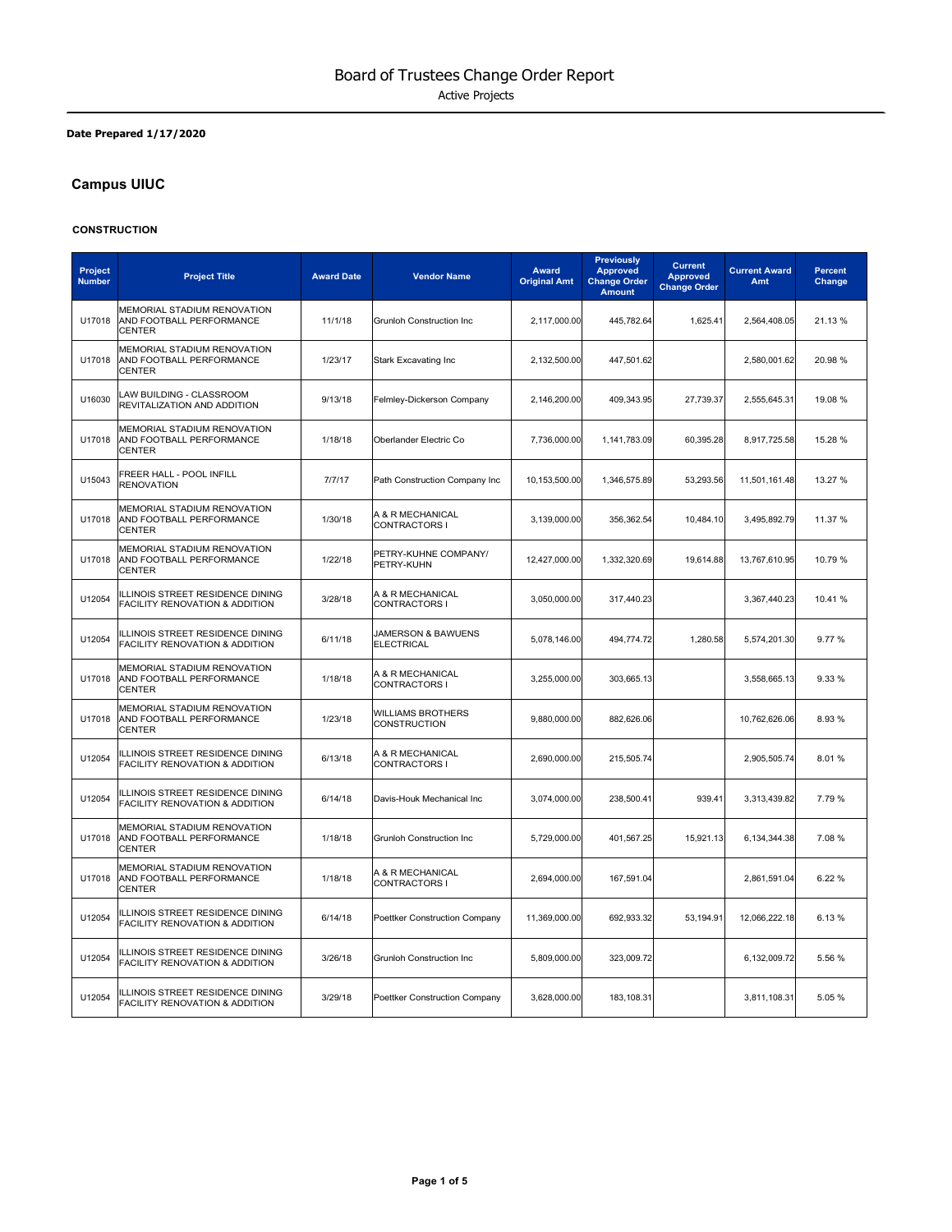# **Campus UIUC**

#### **PROFESSIONAL SERVICES**

| Project<br><b>Number</b> | <b>Project Title</b>                                                                               | <b>Award Date</b> | <b>Vendor Name</b>                                  | <b>Award</b><br><b>Original Amt</b> | <b>Previously</b><br><b>Approved</b><br><b>Change Order</b><br><b>Amount</b> | <b>Current</b><br><b>Approved</b><br><b>Change Order</b> | <b>Current Award</b><br>Amt | <b>Percent</b><br>Change |
|--------------------------|----------------------------------------------------------------------------------------------------|-------------------|-----------------------------------------------------|-------------------------------------|------------------------------------------------------------------------------|----------------------------------------------------------|-----------------------------|--------------------------|
| U12054                   | ILLINOIS STREET RESIDENCE DINING<br><b>FACILITY RENOVATION &amp; ADDITION</b>                      | 8/22/12           | Booth Hansen, Ltd.                                  | 298.250.00                          | 4,561,834.80                                                                 |                                                          | 4.860.084.80                | 1529.53 %                |
| U17018                   | <b>MEMORIAL STADIUM RENOVATION</b><br>AND FOOTBALL PERFORMANCE<br><b>CENTER</b>                    | 2/14/17           | TURNER-CLAYCO MEMORIAL<br><b>STADIUM</b>            | 295,604.00                          | 4,485,008.00                                                                 |                                                          | 4,780,612.00                | 1517.24 %                |
| U12262                   | MECHANICAL ENGINEERING BUILDING<br>RENOVATION AND ADDITION                                         | 9/18/13           | HARLEY ELLIS DEVEREAUX<br>CORPORA                   | 353,540.00                          | 2,519,060.00                                                                 |                                                          | 2,872,600.00                | 712.52 %                 |
| U16015                   | <b>DESIGN CENTER</b>                                                                               | 9/23/15           | Bohlin Cywinski Jackson                             | 728,530.00                          | 4,056,916.62                                                                 | 62,855.08                                                | 4,848,301.70                | 565.49%                  |
| U17018                   | <b>MEMORIAL STADIUM RENOVATION</b><br>AND FOOTBALL PERFORMANCE<br><b>CENTER</b>                    | 2/1/17            | HNTB HOLDINGS LTD/HNTB<br><b>CORPORA</b>            | 2.780.540.00                        | 4.711.890.00                                                                 |                                                          | 7.492.430.00                | 169.46%                  |
| U15029                   | CIVIL ENGINEERING HYDROSYSTEMS<br>LABORATORY - RENOVATION AND<br><b>EXPANSION</b>                  | 6/4/15            | <b>REIFSTECK REID &amp;</b><br><b>COMPANY ARCHI</b> | 1,320,892.00                        | 1,049,986.00                                                                 |                                                          | 2,370,878.00                | 79.49 %                  |
| U17041                   | VETERINARY TEACHING HOSPITAL -<br><b>SMALL ANIMAL SURGERY</b><br><b>RENOVATION &amp; EXPANSION</b> | 10/11/17          | Tilton Kelly & Bell LLC                             | 886.302.00                          | 261.058.00                                                                   |                                                          | 1.147.360.00                | 29.45 %                  |
| U15043                   | FREER HALL - POOL INFILL<br><b>RENOVATION</b>                                                      | 5/18/15           | <b>LCM Architects LLC</b>                           | 1,331,055.00                        | 364,657.00                                                                   |                                                          | 1,695,712.00                | 27.40 %                  |
| U12054                   | ILLINOIS STREET RESIDENCE DINING<br><b>FACILITY RENOVATION &amp; ADDITION</b>                      | 3/9/17            | <b>Turner Construction Company</b>                  | 3,473,914.00                        | 849,762.00                                                                   |                                                          | 4,323,676.00                | 24.46 %                  |
| U16015                   | <b>DESIGN CENTER</b>                                                                               | 4/5/16            | Clayco Inc                                          | 2,730,583.00                        | 291,040.00                                                                   |                                                          | 3,021,623.00                | 10.66 %                  |
| U18038                   | DIA - SOCCER/TRACK COMPLEX                                                                         | 3/30/18           | Ratio Architects Inc.                               | 993.557.00                          | 52.175.27                                                                    |                                                          | 1,045,732.27                | 5.25 %                   |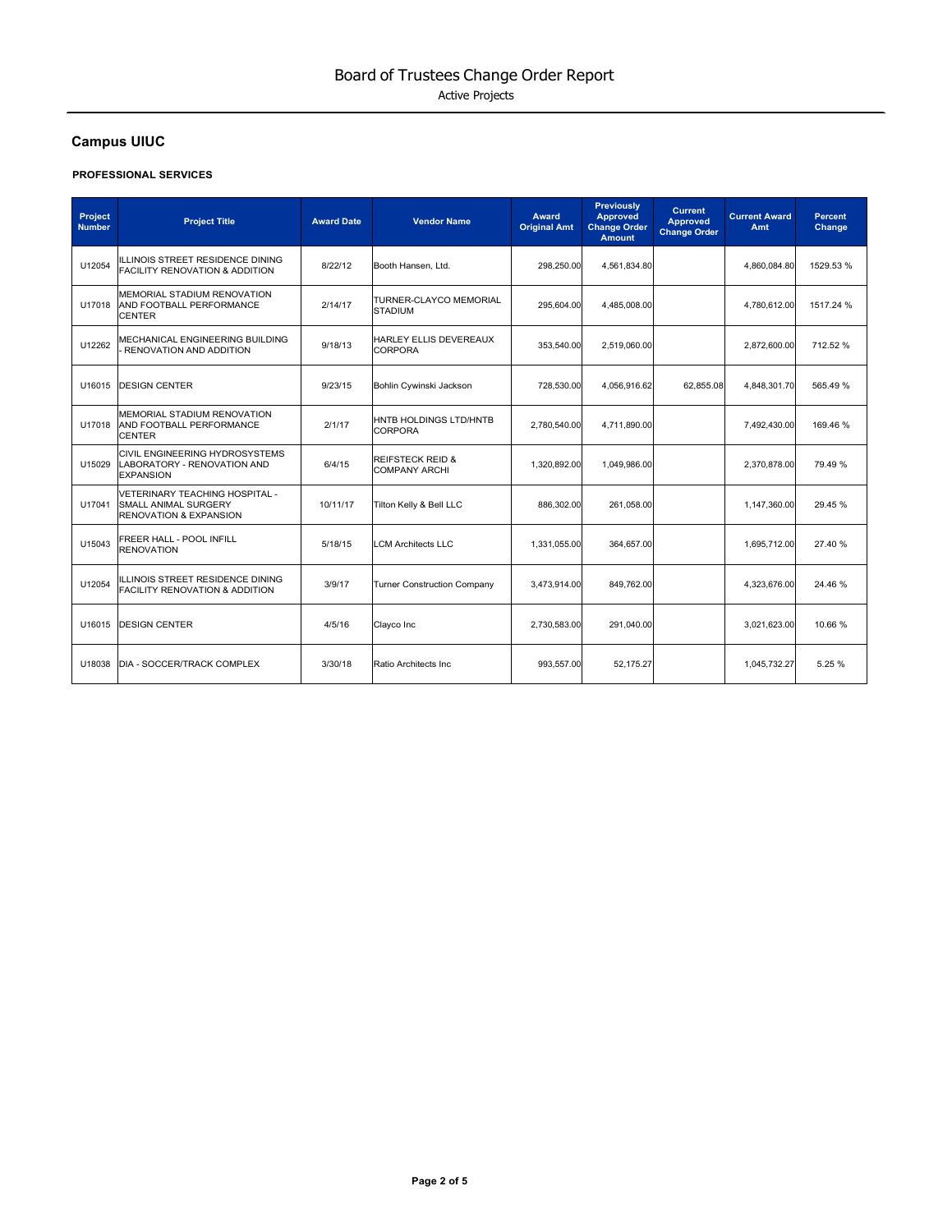Active Projects

# **Campus UIUC**

| <b>Award Number</b> | <b>Project Number Justification</b> |                   | <b>Amount</b> | Percentage |
|---------------------|-------------------------------------|-------------------|---------------|------------|
| E0017939            | U16015                              | <b>DEL/SCH CH</b> | 62,855.08     | 100.00 %   |
| E0017939            |                                     | Sum:              | 62,855.08     | 100.00%    |
| E0020034            | U15043                              | A/E OMISS         | 15,819.88     | 29.68 %    |
|                     | U15043                              | <b>UNFORESEEN</b> | 31,018.16     | 58.20 %    |
|                     | U15043                              | <b>USER CHGS</b>  | 6,455.52      | 12.11 %    |
| E0020034            |                                     | Sum:              | 53,293.56     | 100.00%    |
| E0021248            | U16030                              | A/E OMISS         | 25,999.58     | 93.73 %    |
|                     | U16030                              | <b>UNFORESEEN</b> | 1.739.79      | 6.27%      |
| E0021248            |                                     | Sum:              | 27,739.37     | 100.00%    |
| E0021380            | U17018                              | DEL/SCH CH        | 8,290.26      | 42.27 %    |
|                     | U17018                              | USER CHGS         | 11,324.62     | 57.73 %    |
| E0021380            |                                     | Sum:              | 19,614.88     | 100.00%    |
|                     |                                     |                   |               |            |
| E0021382            | U17018                              | A/E ERRORS        | 3,315.78      | 20.83%     |
|                     | U17018                              | A/E OMISS         | 1,893.58      | 11.89 %    |
|                     | U17018                              | DEL/SCH CH        | 5,602.70      | 35.19 %    |
|                     | U17018                              | <b>USER CHGS</b>  | 5,109.07      | 32.09 %    |
| E0021382            |                                     | Sum:              | 15,921.13     | 100.00%    |
| E0021385            | U17018                              | <b>USER CHGS</b>  | 10,484.10     | 100.00%    |
| E0021385            |                                     | Sum:              | 10.484.1      | 100.00%    |
| E0021388            | U17018                              | DEL/SCH CH        | 39,942.49     | 66.14 %    |
|                     | U17018                              | <b>USER CHGS</b>  | 20,452.79     | 33.86 %    |
| E0021388            |                                     | Sum:              | 60,395.28     | 100.00%    |
| E0021397            | U12054                              | A/E OMISS         | 4,288.86      | 8.06%      |
|                     | U12054                              | <b>USER CHGS</b>  | 48,906.05     | 91.94 %    |
| E0021397            |                                     | Sum:              | 53.194.91     | 100.00%    |
| E0021403            | U12054                              | USER CHGS         | 939.41        | 100.00 %   |
| E0021403            |                                     | Sum:              | 939.41        | 100.00%    |
| E0021406            | U12054                              | A/E OMISS         | 1,280.58      | 100.00 %   |
| E0021406            |                                     | Sum:              | 1,280.58      | 100.00%    |
| E0021416            | U17018                              | <b>USER CHGS</b>  | 1,625.41      | 100.00 %   |
| E0021416            |                                     | Sum:              | 1,625.41      | 100.00%    |
|                     |                                     |                   |               |            |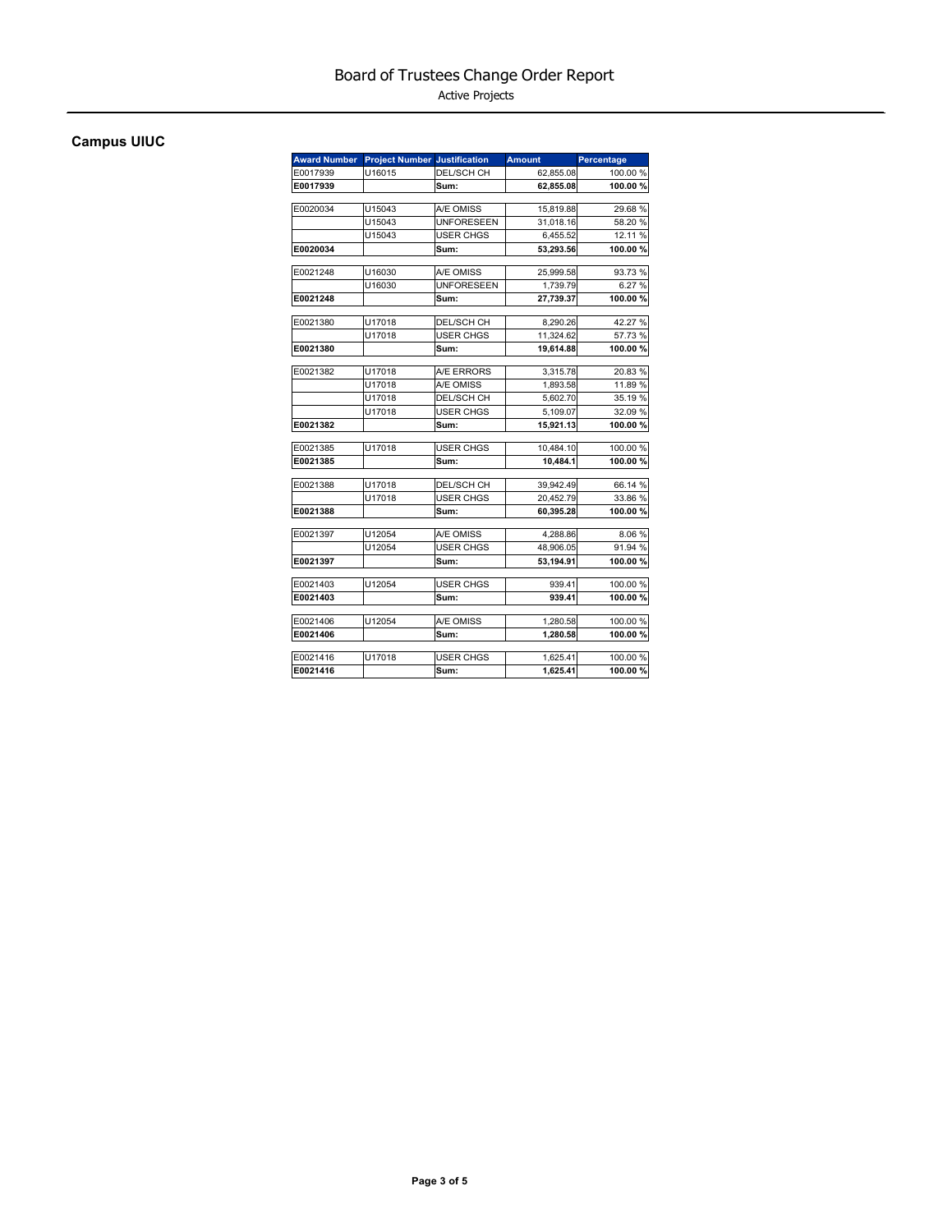# **Campus UIC**

#### **PROFESSIONAL SERVICES**

| Project<br><b>Number</b> | <b>Project Title</b>                                          | <b>Award Date</b> | <b>Vendor Name</b>            | Award<br><b>Original Amt</b> | Previously<br><b>Approved</b><br><b>Change Order</b><br><b>Amount</b> | <b>Current</b><br><b>Approved</b><br><b>Change Order</b> | <b>Current Award</b><br>Amt | <b>Percent</b><br>Change |
|--------------------------|---------------------------------------------------------------|-------------------|-------------------------------|------------------------------|-----------------------------------------------------------------------|----------------------------------------------------------|-----------------------------|--------------------------|
| C14046                   | <b>WELCOME ATRIUM - UI HOSPITAL</b>                           | 1/19/16           | Legat Architects Incorporated | 103.800.00                   | 1.898.106.00                                                          | 1.652.130.50                                             | 2.244.240.00                | 2062.08%                 |
| C18041                   | <b>COMPUTER DESIGN RESEARCH AND</b><br><b>LEARNING CENTER</b> | 6/20/19           | Booth Hansen, Ltd.            | 321.900.00                   | 5.093.456.00                                                          | 5.831.613.00                                             | 6.153.513.00                | 1811.62%                 |
| C15061                   | <b>RESEARCH LABORATORIES</b>                                  | 11/9/16           | Moody Nolan Incorporated      | 914.500.00                   | 598.400.00                                                            |                                                          | 1,512,900.00                | 65.43 %                  |